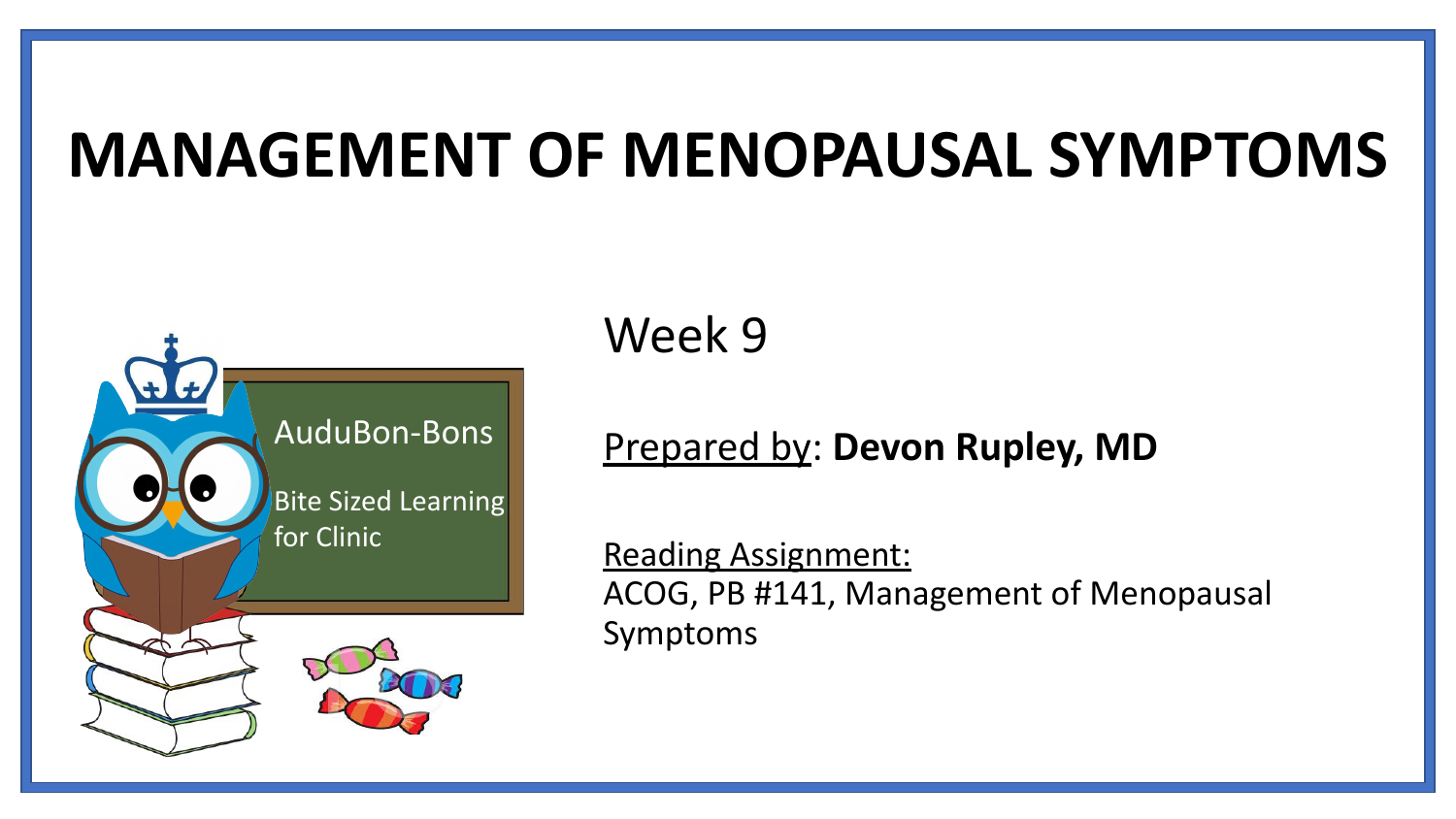

- To understand the common symptoms of the menopausal transition
- To review options for treatment of symptoms of menopause
- To be able to counsel patients on risks and benefits of HRT

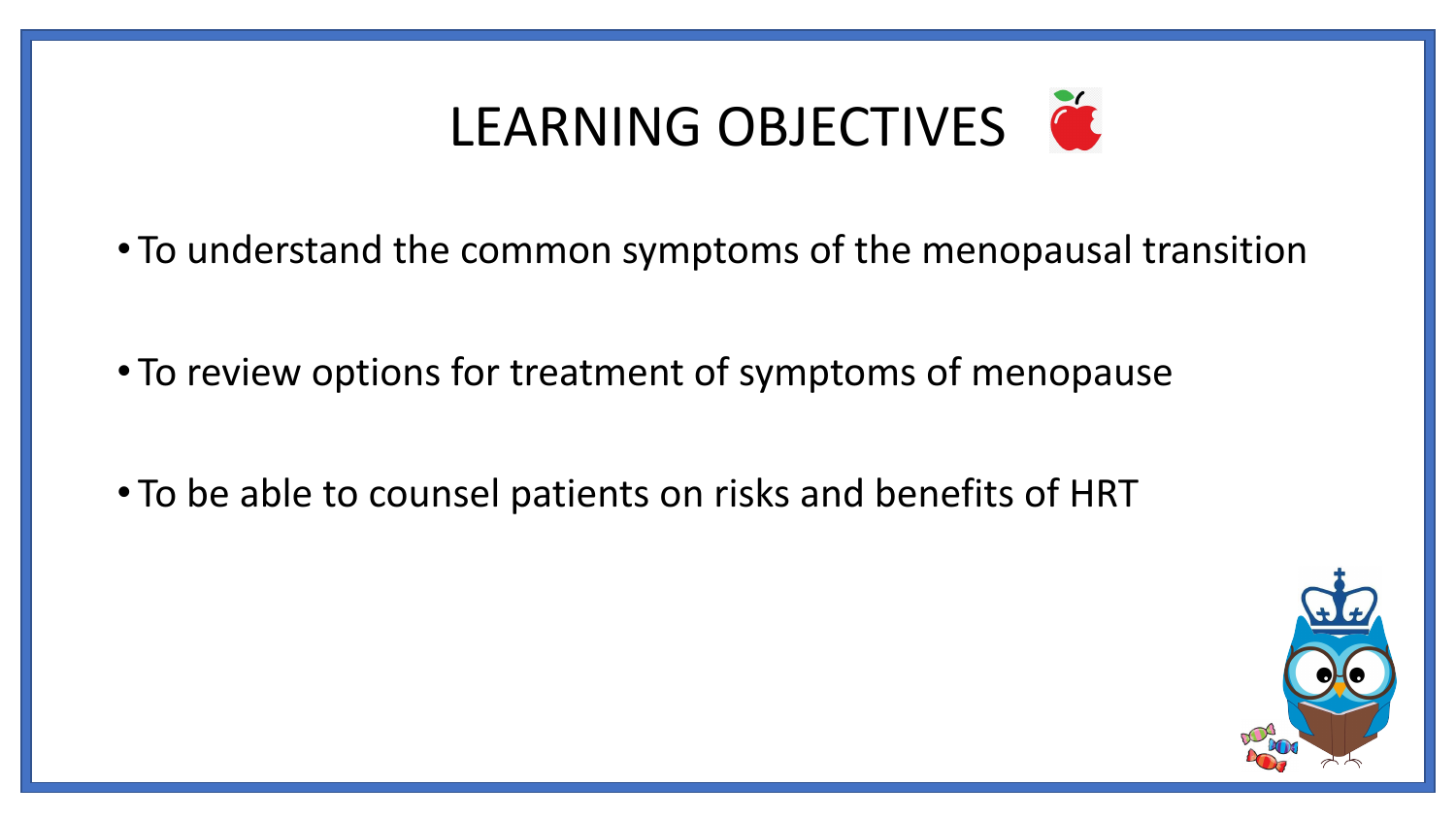### CASE VIGNETTE

- Ms. Hot Flash is a 49 yo G3P3 presenting with complaints of severe hot flashes, sleep disturbances and irritability.
- She notes her last menstrual cycle was approximately 14 months ago, with no bleeding since. Denies abnormal discharge, or pelvic pain.

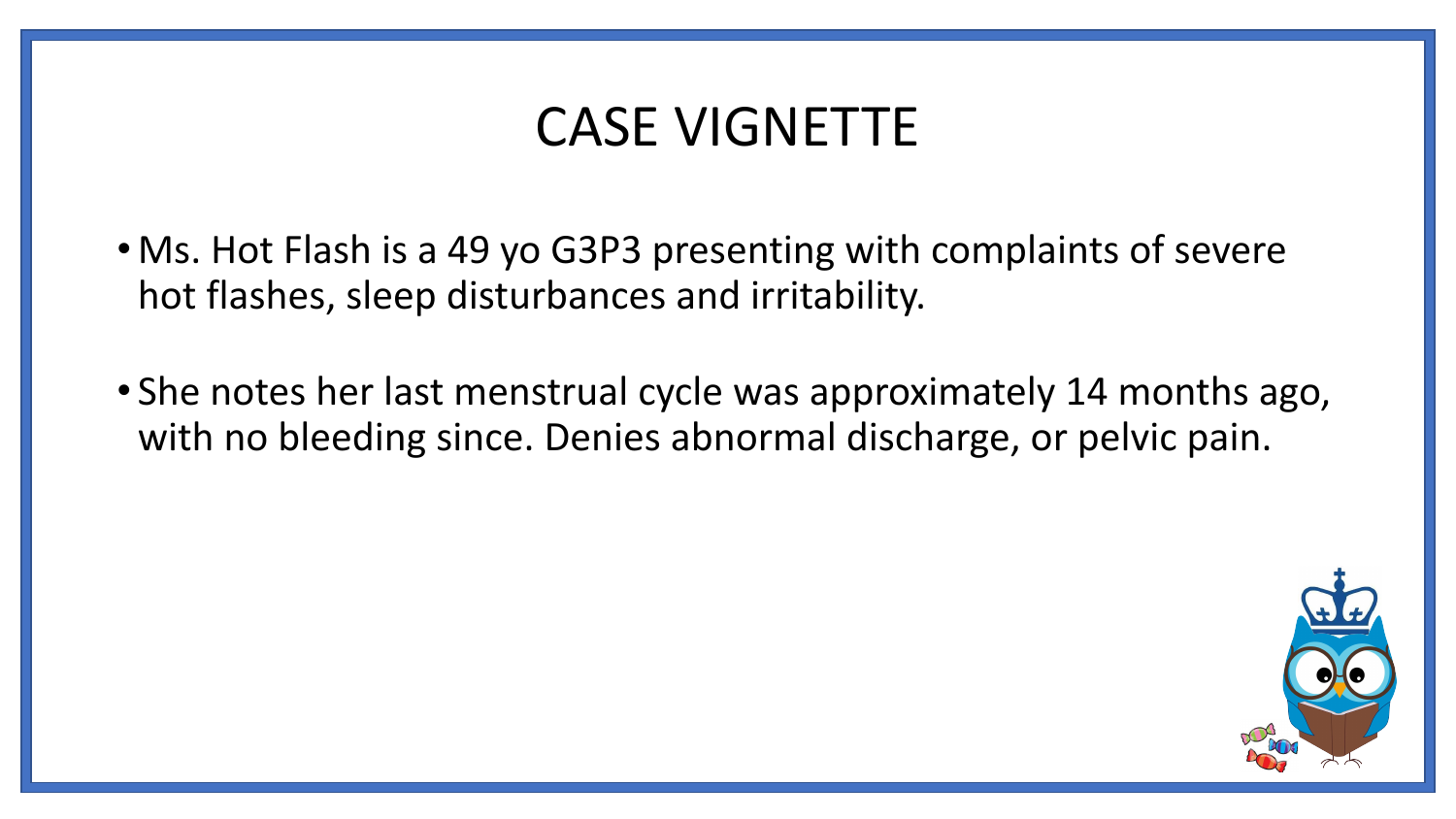### FOCUSED HISTORY

### **What elements of the patient's history are most relevant?**

- **• PMH:** Seasonal allergies
- **• PSH:** Adenoidectomy as a child
- **• POBH**: NSVD x 2, CD x 1 for NRFHT
- **• PGYNH:** Regular menses prior to menopause. Denies abnormal paps or STIs. Denies history of fibroids or cysts.
- **• MEDS:** Claritin PRN
- **• All:** NKDA
- **• FH:** Mother has T2DM
- **• SH:** Lives with partner. Adult children nearby. Denies tob, drug, EtOH use. Denies IPV. Works as a middle school English teacher. Accepts blood products.

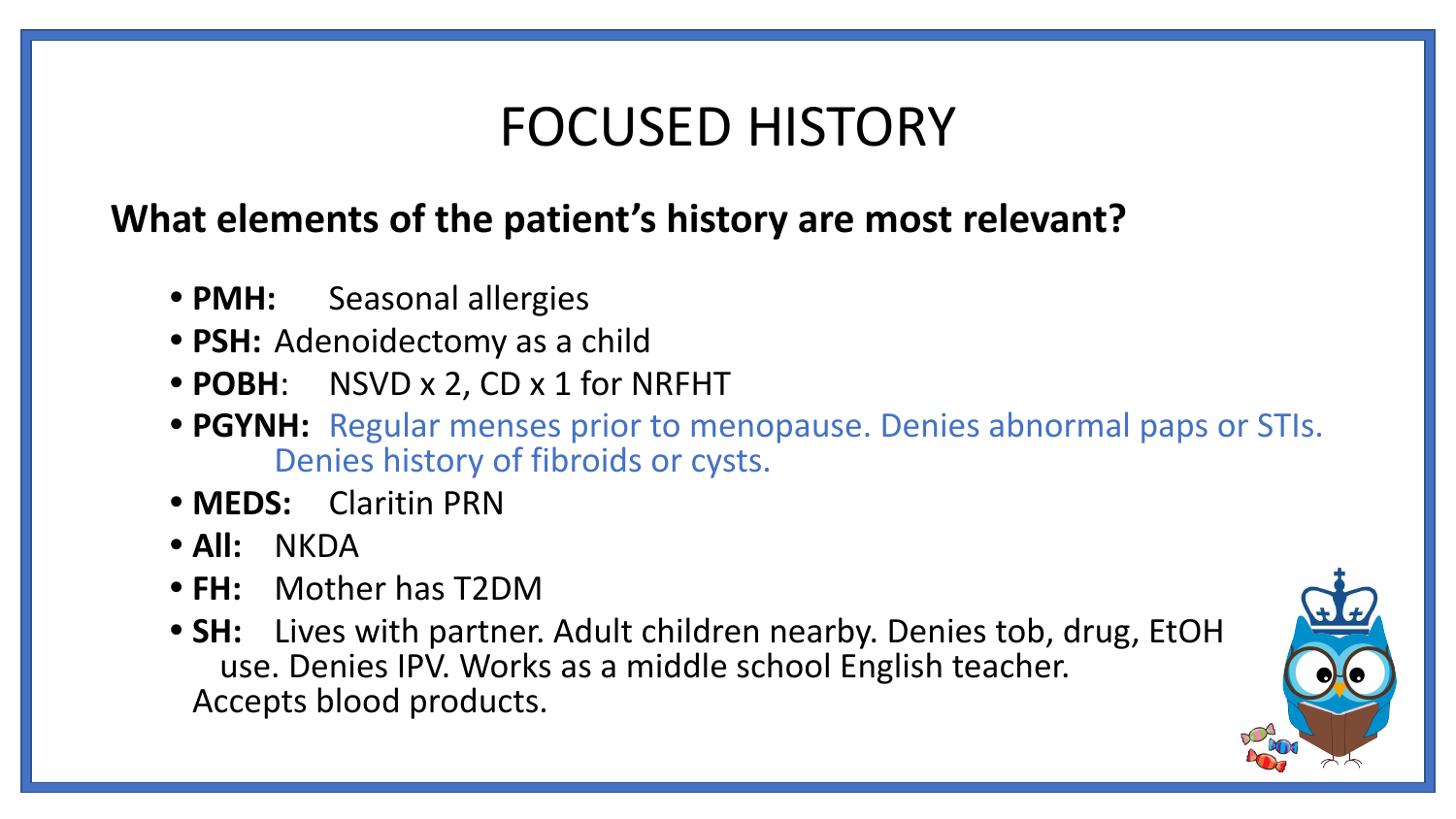### PERTINENT PHYSICAL EXAM FINDINGS

**What elements of the patient's physical exam are most relevant?**

- **• General:** Well appearing woman, VSS
- **• Pulm:** CTAB
- **• CV:** RRR
- **• Breast:** Examined in 2 positions. No visual or palpable masses, no skin retraction or dimpling, no LAD.
- **• Abd:** Soft, non-tender, no masses
- **• Pelvic:** Normal external genitalia, pale mucosa c/w atrophy, no blood in vault, nl cervix without lesions, no abnl discharge
- **• Ext:** WWP

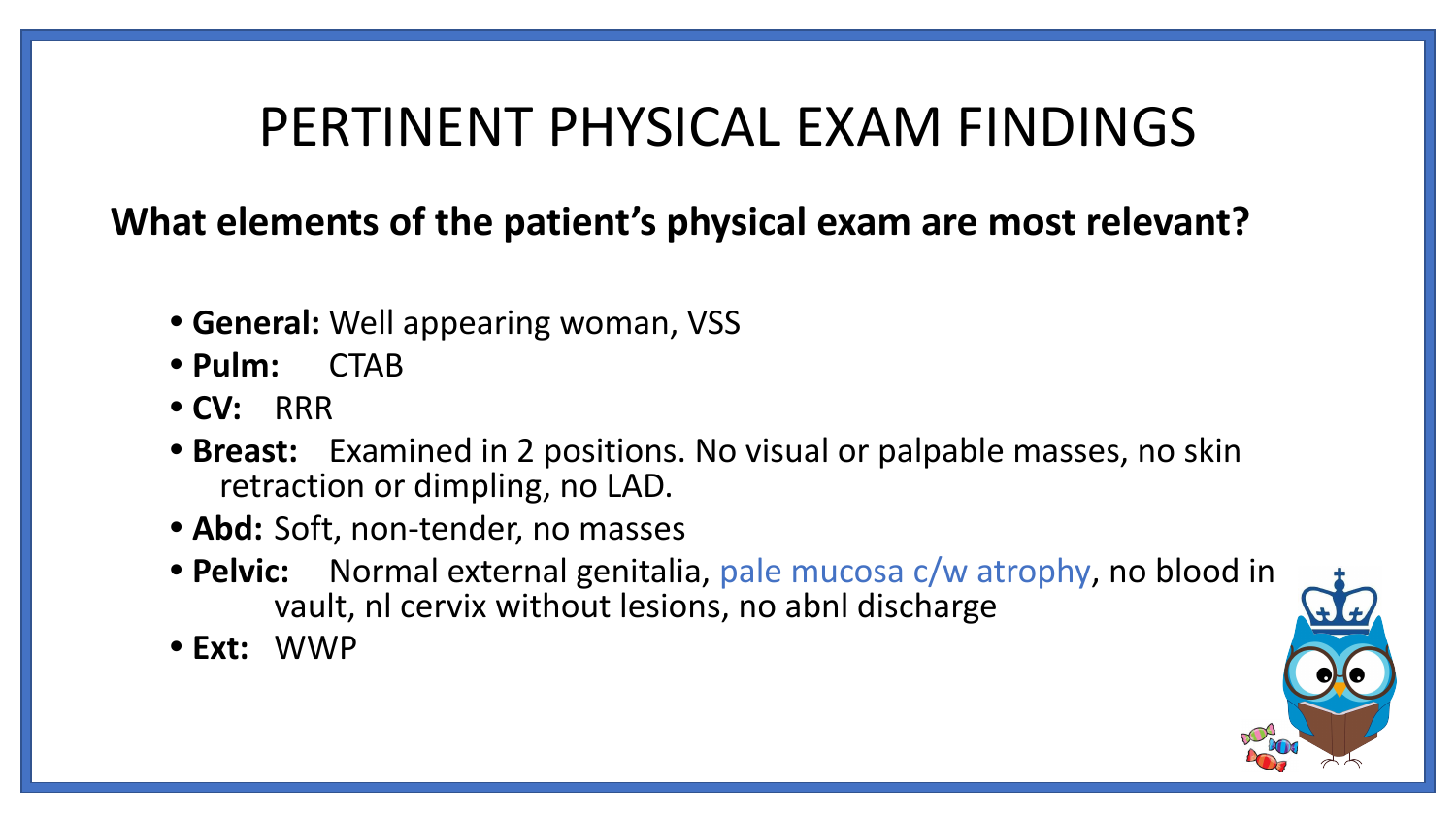### MENOPAUSE

#### **Definition**

- **• Permanent cessation of menstruation that occurs after the loss of ovarian activity. >12 months after last menstrual cycle**
- Median age of 51 in US
- Menopausal transition/ Perimenopause
	- The years preceding cessation of menses
	- Caused by decreasing estradiol and progesterone, and elevations of FSH

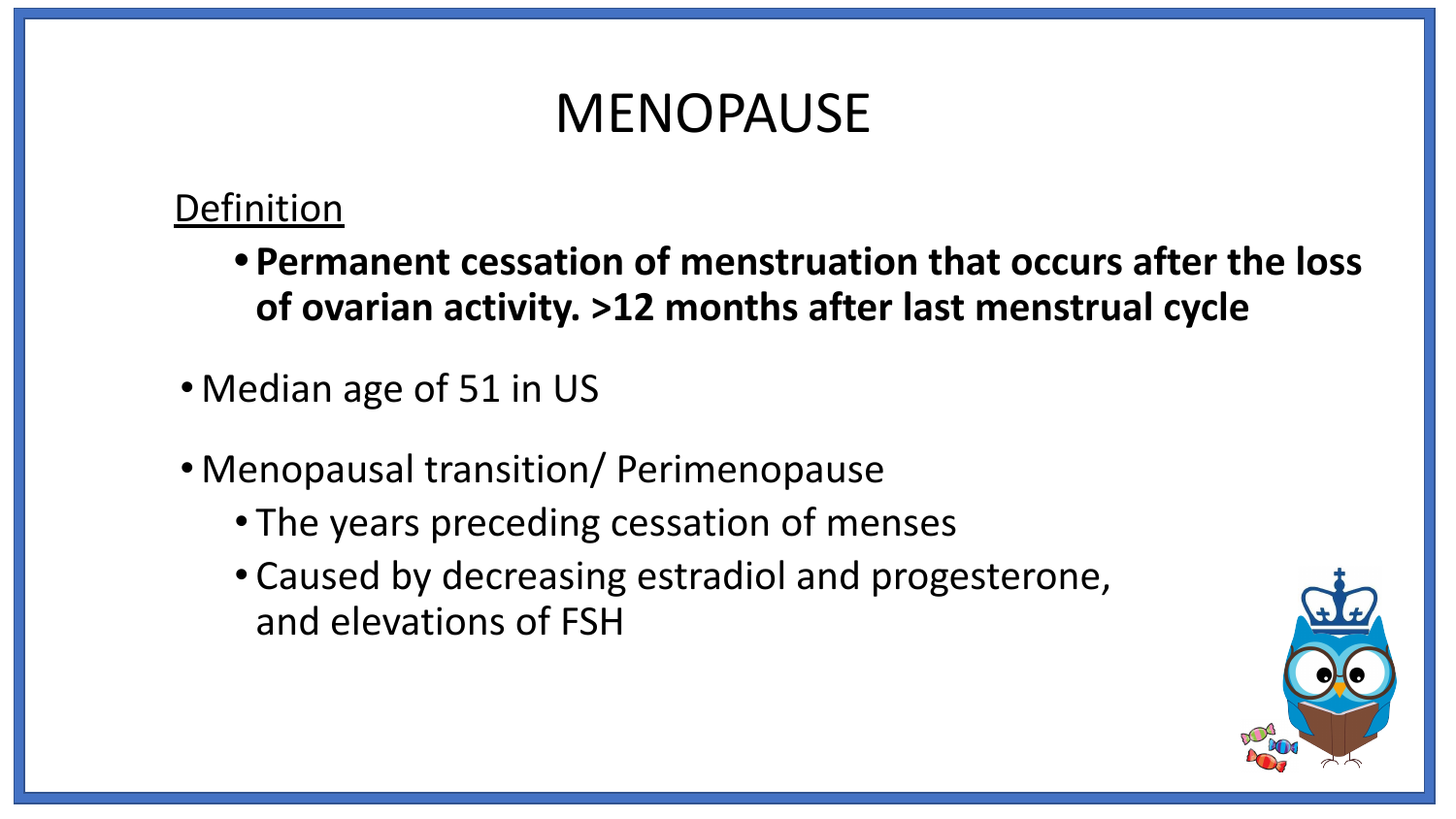# SYMPTOMS OF MENOPAUSE

#### **Vasomotor symptoms**:

- 75% of women undergoing menopause
- Hot flush: last 1-5 mins, extreme heat of upper body
- From daily to 10+ times
- Can interrupt sleep
- Median duration of 4 years, but can vary 6 months to 10 years
- Varies by race with Black populations experiencing most, Asian experiencing least

#### **Vaginal atrophy**:

- Experienced by 10-40% of menopausal women
- Caused by hypoestrogenic state
	- Loss of superficial epithelial cells --> thinning of epithelium, shortening/ narrowing of vagina
	- Loss of subcutaneous fat of labia majora
	- Increased pH
	- Decreased vaginal secretions
- Can lead to dysparuenia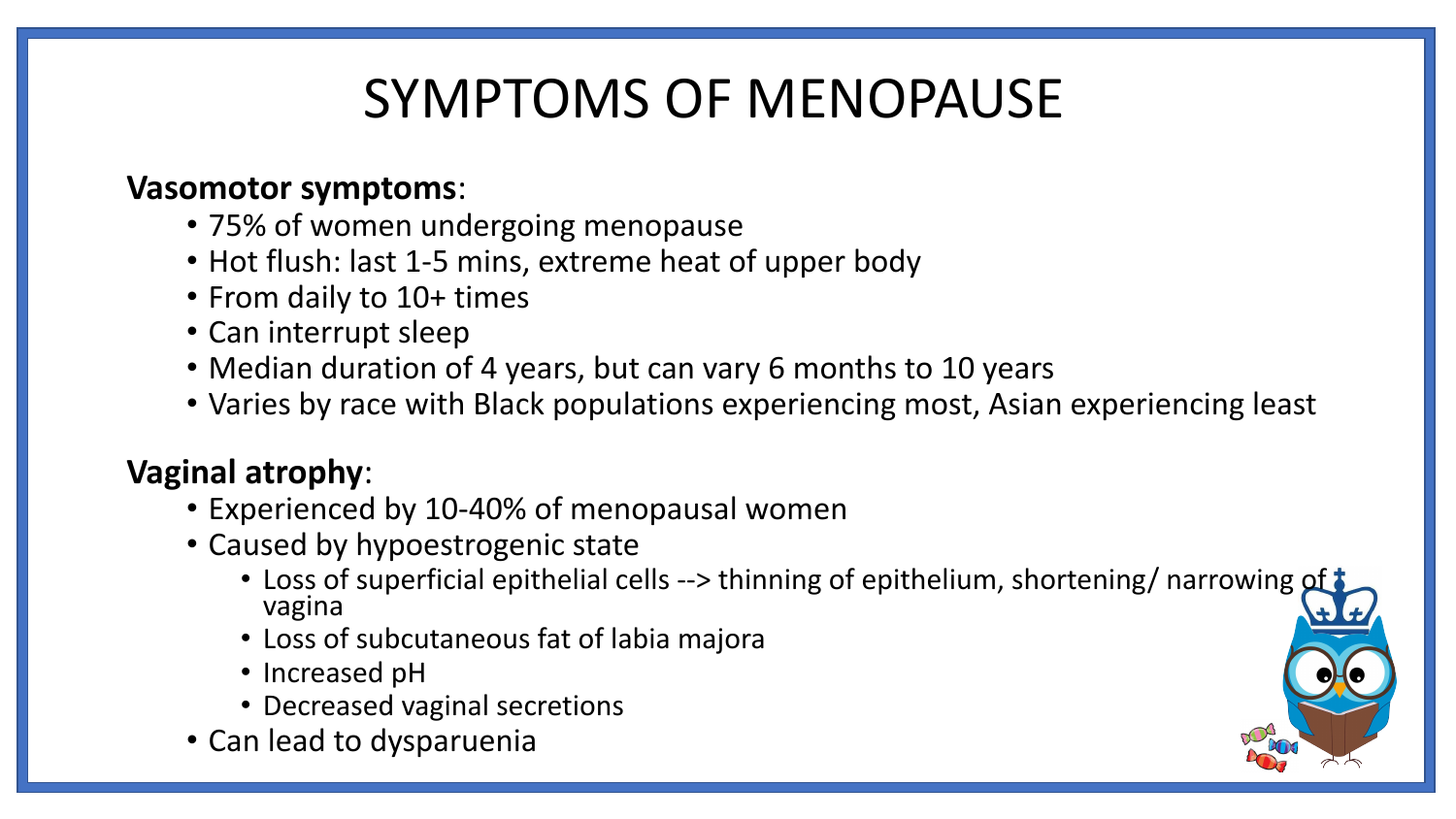### HORMONAL THERAPY

#### **What are the options for HRT?**

- **• Systemic estrogen therapy (ET)**
- **• Systemic estrogen-progesterone therapy (EPT)**
- **• Topical estrogen**



**When do you use each?**

- **• Vasomotor symptoms in patients without a uterus**
- **• Vasomotor symptoms in pts with a uterus**
- **• Vaginal atrophy**

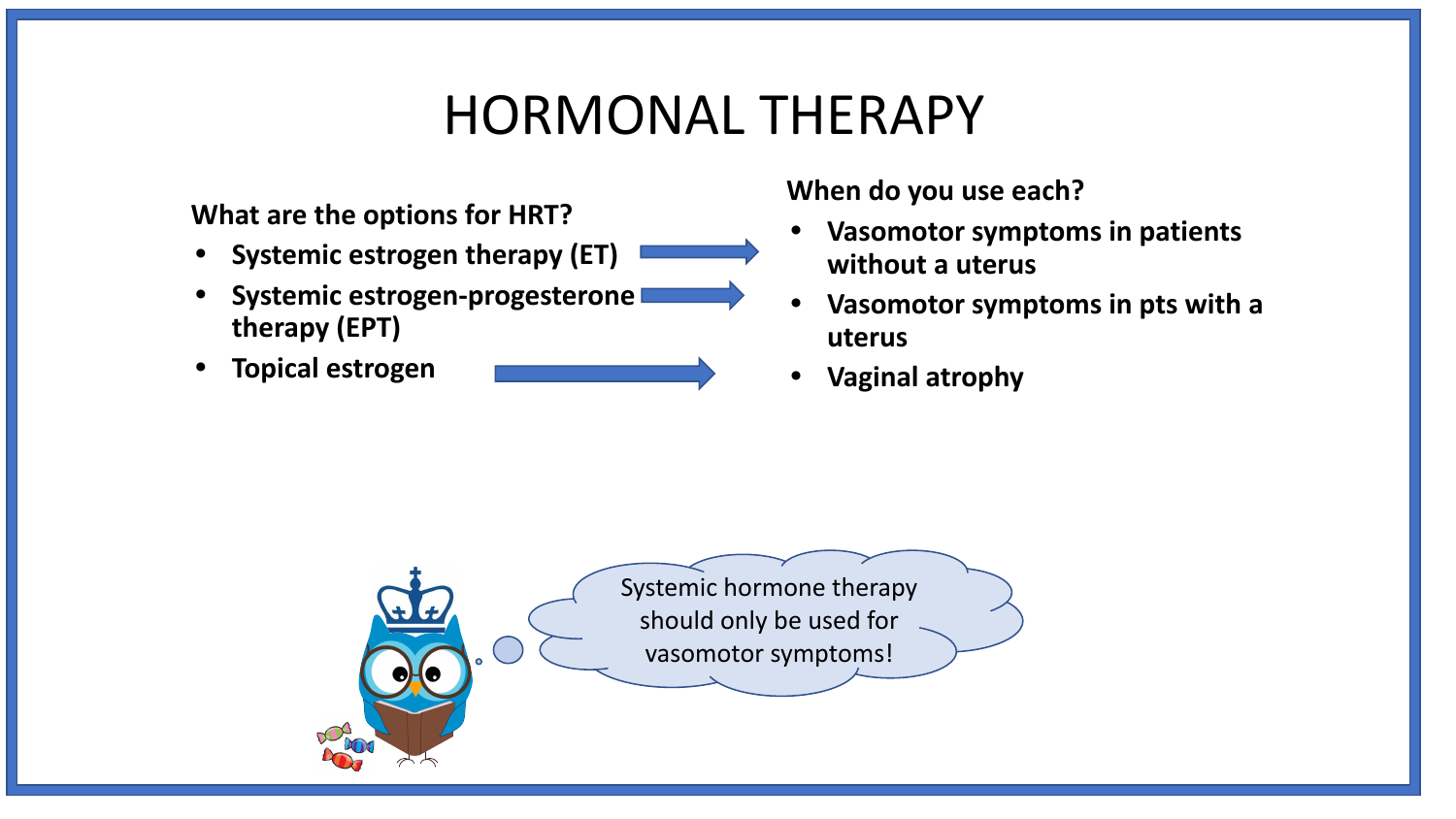### HRT FORMULATIONS

#### Table 1. Treatment Options for Menopausal Vasomotor Symptoms ⇔

| <b>Treatment</b>                                      | Dosage/Regimen                                                      | <b>Evidence of Benefit*</b> | <b>FDA Approved</b> |  |  |  |  |
|-------------------------------------------------------|---------------------------------------------------------------------|-----------------------------|---------------------|--|--|--|--|
| Hormonal                                              |                                                                     |                             |                     |  |  |  |  |
| Estrogen-alone or combined<br>with progestin          |                                                                     |                             |                     |  |  |  |  |
| • Standard Dose                                       | Conjugated estrogen 0.625 mg/d                                      | Yes                         | Yes                 |  |  |  |  |
|                                                       | Micronized estradiol-17 $\beta$ 1 mg/d                              | Yes                         | Yes                 |  |  |  |  |
|                                                       | Transdermal estradiol-17 <sub>8</sub> 0.0375-0.05 mg/d              | Yes                         | Yes                 |  |  |  |  |
| • Low Dose                                            | Conjugated estrogen 0.3-0.45 mg/d                                   | Yes                         | Yes                 |  |  |  |  |
|                                                       | Micronized estradiol-17 $\beta$ 0.5 mg/d                            | Yes                         | Yes                 |  |  |  |  |
|                                                       | Transdermal estradiol-17 $\beta$ 0.025 mg/d                         | Yes                         | Yes                 |  |  |  |  |
| • Ultra-Low Dose                                      | Micronized estradiol-17 $\beta$ 0.25 mg/d                           | Mixed                       | No                  |  |  |  |  |
|                                                       | Transdermal estradiol-17 <sub>8</sub> 0.014 mg/d                    | Mixed                       | No                  |  |  |  |  |
| Estrogen combined with<br>estrogen agonist/antagonist | Conjugated estrogen 0.45 mg/d and bazedoxifene<br>$20 \text{ mg/d}$ | Yes                         | Yes                 |  |  |  |  |
| Progestin                                             | Depot medroxyprogesterone acetate                                   | Yes                         | No                  |  |  |  |  |
| Testosterone                                          |                                                                     | No                          | No                  |  |  |  |  |
| Tibolone                                              | $2.5 \text{ mg/d}$                                                  | Yes                         | No                  |  |  |  |  |
| Compounded bioidentical<br>hormones                   |                                                                     | No                          | No                  |  |  |  |  |

https://www.acog.org/clinical/clinical-guidance/practice-bulletin/articles/2014/01/management-of-menopausal-symptoms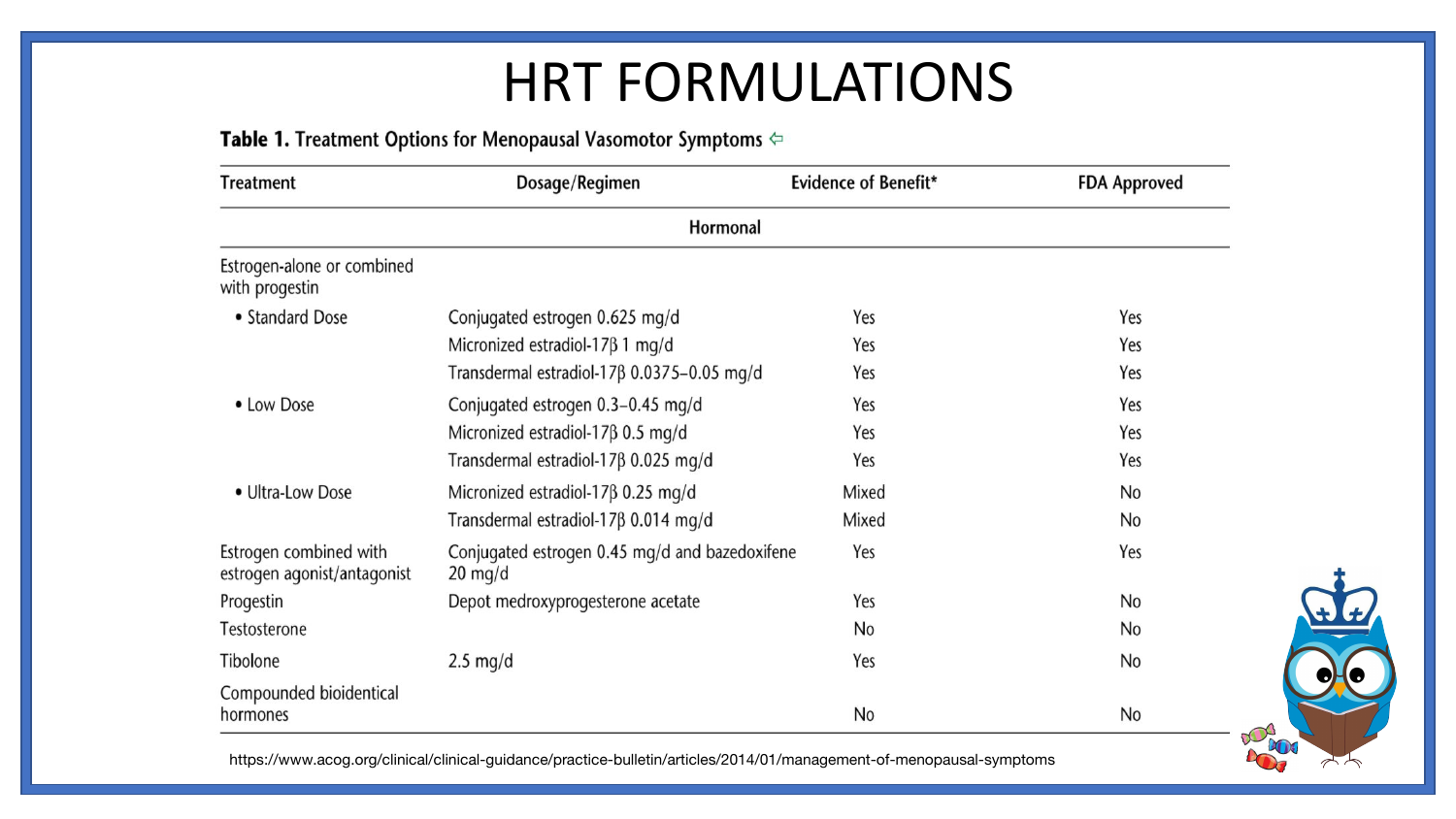### HRT FORMULATIONS

| <b>Type</b>                                                                                                                                                                             | <b>Composition</b>                                                  | <b>Product name</b>                   | <b>Commonly</b><br>usedstarting<br>dose      | <b>Commonly</b><br>usedmaintenance dose                                   | <b>Typical</b><br>serumestradiol<br>level(pg/mL) |  |  |
|-----------------------------------------------------------------------------------------------------------------------------------------------------------------------------------------|---------------------------------------------------------------------|---------------------------------------|----------------------------------------------|---------------------------------------------------------------------------|--------------------------------------------------|--|--|
| Vaginalcream<br>$\mathsf{S}$                                                                                                                                                            | 17B-estradiol 0.01%<br>(0.1 <sub>mg</sub> )<br>activeingredient/g)  | Estrace<br>vaginalcream <sup>®</sup>  | 0.5-1 $g/d$ for 2 wk                         | 0.5-1 g 1-3 times/wk                                                      | Variable                                         |  |  |
|                                                                                                                                                                                         | Conjugated estrogens<br>$(0.625 \text{ mg})$<br>activeingredient/g) | Premarin<br>vaginalcream              | $0.5-1$ g/d for 2 wk                         | 0.5-1 g 1-3 times/wk                                                      | Variable                                         |  |  |
|                                                                                                                                                                                         | Estrone 0.1%<br>$(1 \text{ mg active ingredient/g})$                | Estragyn<br>vaginalcream <sup>b</sup> |                                              | 0.5-4 $g/d$ , intended<br>forshort-term<br>use;progestogen<br>recommended | Variable                                         |  |  |
| Vaginal<br>inserts                                                                                                                                                                      | 17B-estradiol inserts                                               | <b>Imvexxy</b> <sup>a</sup>           | 4 or 10 $\mu$ g/d for 2<br>wk                | 1 insert twice/wk                                                         | $3.6(4 \mu g)$<br>$4.6(10 \,\mu g)$              |  |  |
|                                                                                                                                                                                         | Estradiol<br>hemihydratetablets                                     | Vagifem Yuvafem                       | $10 \mu g/d$ for 2 wk                        | 1 tablet twice/wk                                                         | 5.5                                              |  |  |
|                                                                                                                                                                                         | Prasterone (DHEA) inserts                                           | Intrarosa                             | $6.5$ mg/d                                   | 1 insert/d                                                                | 5                                                |  |  |
| Vaginal ring                                                                                                                                                                            | $17\beta$ -estradiol                                                | Estring                               | 2 mg ring<br>releasesapprox 7.5<br>$\mu$ g/d | Replace ring every 90 days                                                | 8                                                |  |  |
| Oral tablet                                                                                                                                                                             | Ospemifene                                                          | Osphena                               | $60$ mg/d                                    | 1 tablet by mouth/d                                                       | N/A                                              |  |  |
| Products not marked are available in both the United States and Canada.<br><b>Available in the United States but not Canada</b><br><b>Available in Canada but not the United States</b> |                                                                     |                                       |                                              |                                                                           |                                                  |  |  |

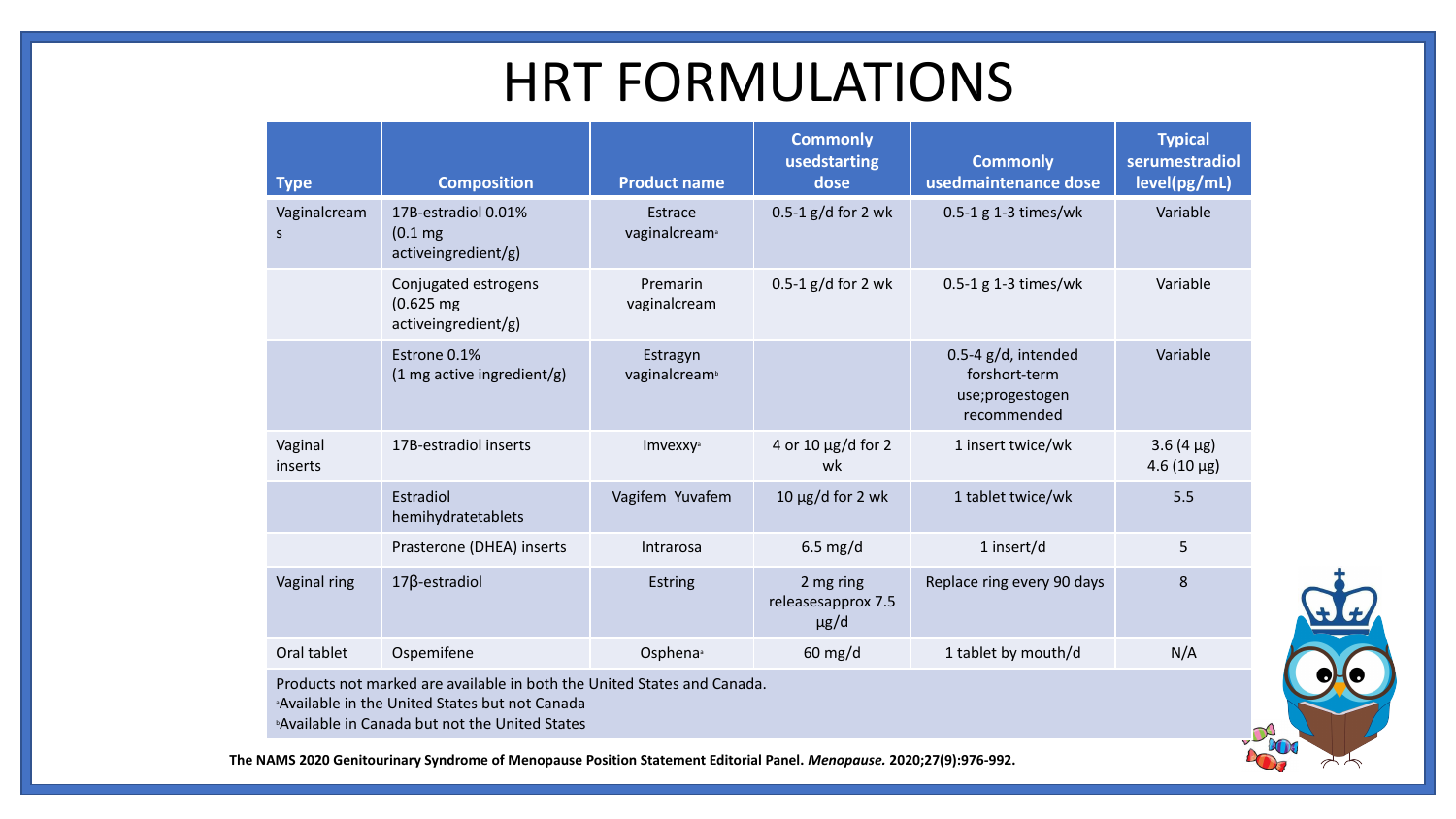# RISKS OF HRT

### **Risks**

- VTE (18 additional cases/10,000 women-years)
- Breast cancer (1 additional case per 1000 women)
- CHD with women starting HRT >10 years after menopause
- Risks minimized with estrogen therapy only\*

### **Benefits**

- Decreased CRC
- Decreased fracture

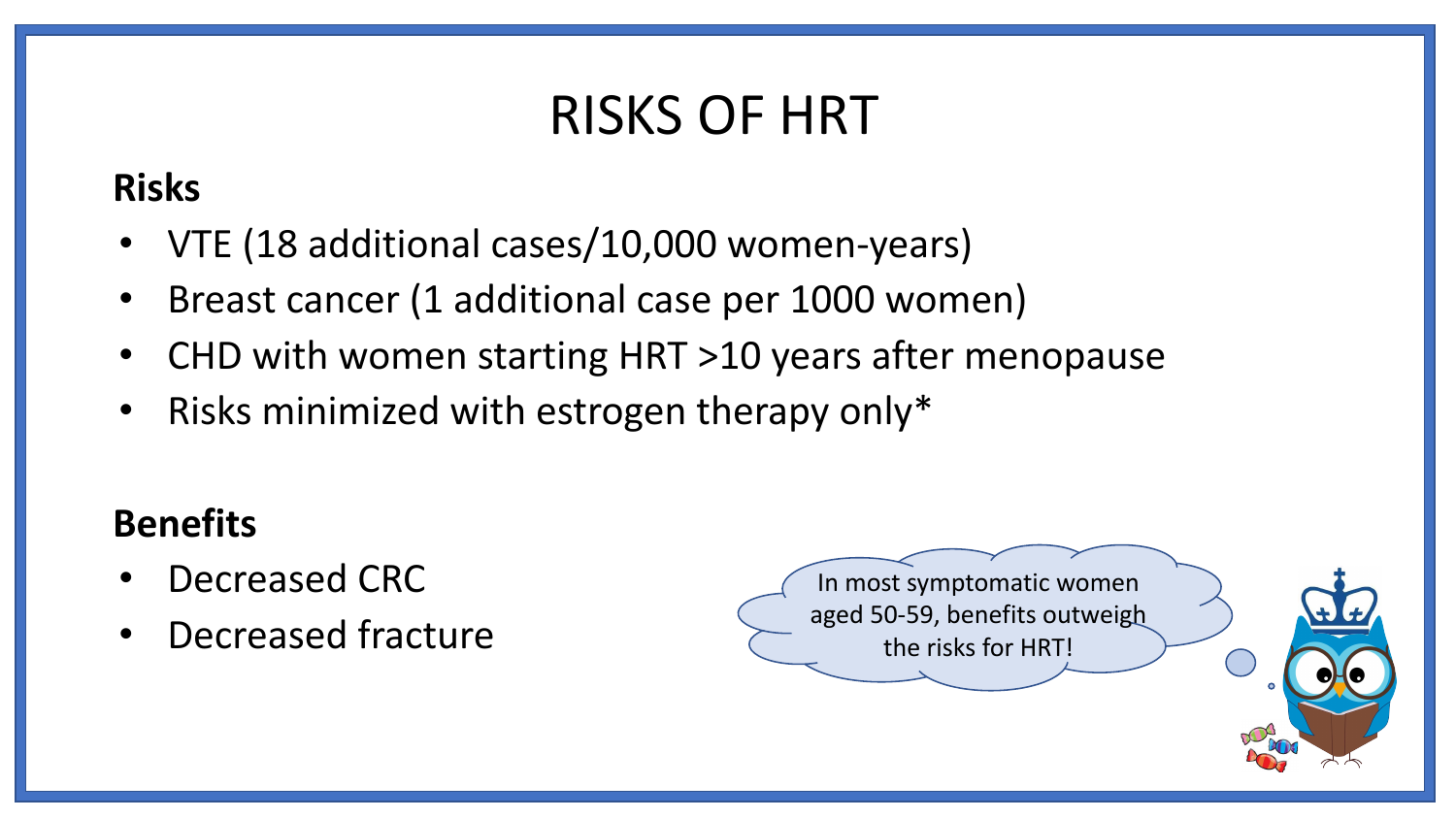# CONTRAINDICATIONS TO SYSTEMIC HRT

**What are the contraindications to systemic HRT?**

- Breast cancer
- CHD
- Previous VTE or stroke or TIA
- Active liver disesase
- Unexplained vaginal bleeding
- Endometrial cancer

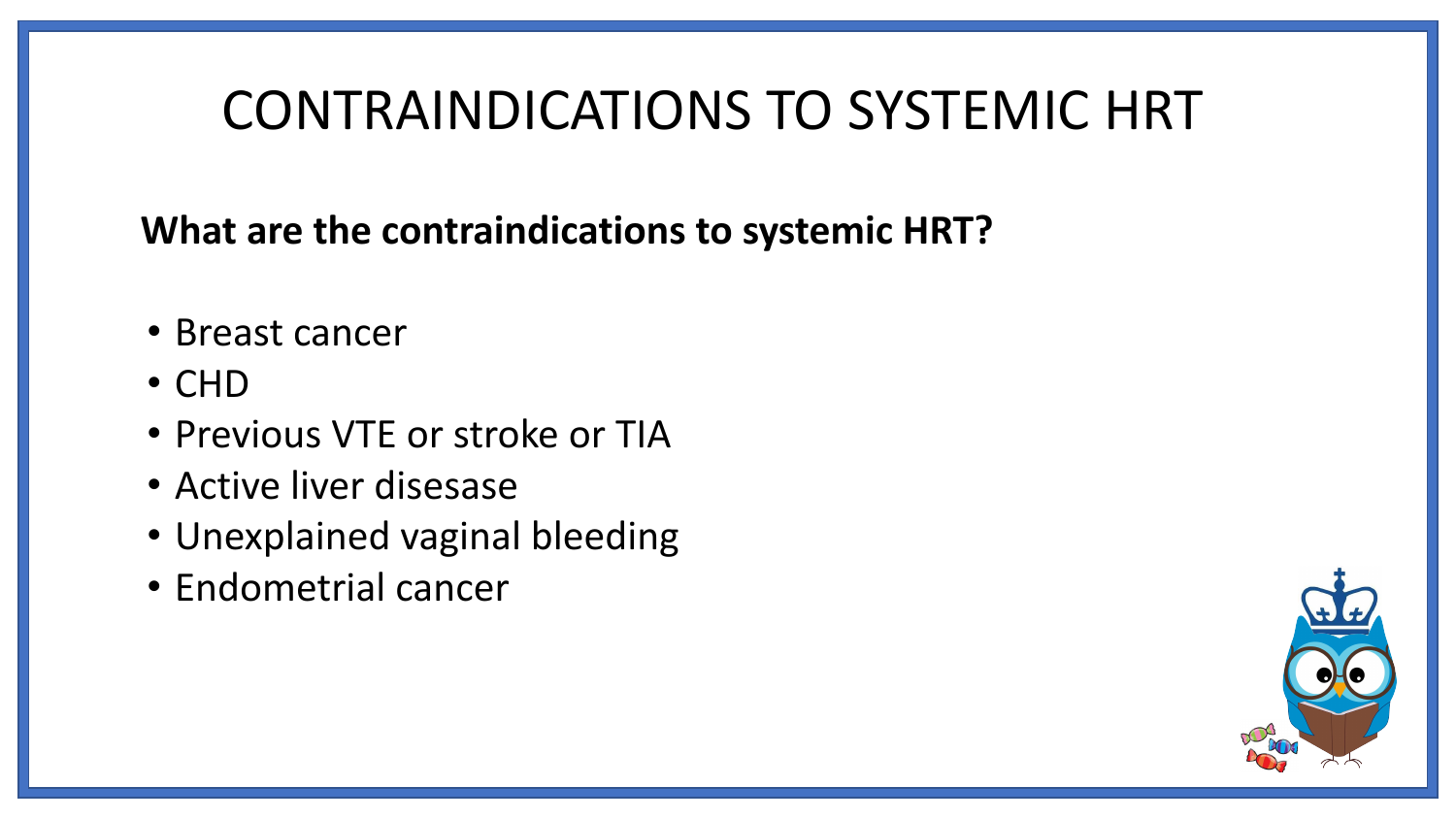# CESSATION OF HRT

### **Goal is to use HRT for the shortest amount of time for symptom control**

• Requires frequent re-evaluation

### **When should you stop HRT?**

- Individualized
- Can continue beyond age 65

#### **Do you need to taper therapy?**

• No, no difference seen between taper vs abrupt cessation

### **What percentage of women will experience symptom recurrence?**

• 50%

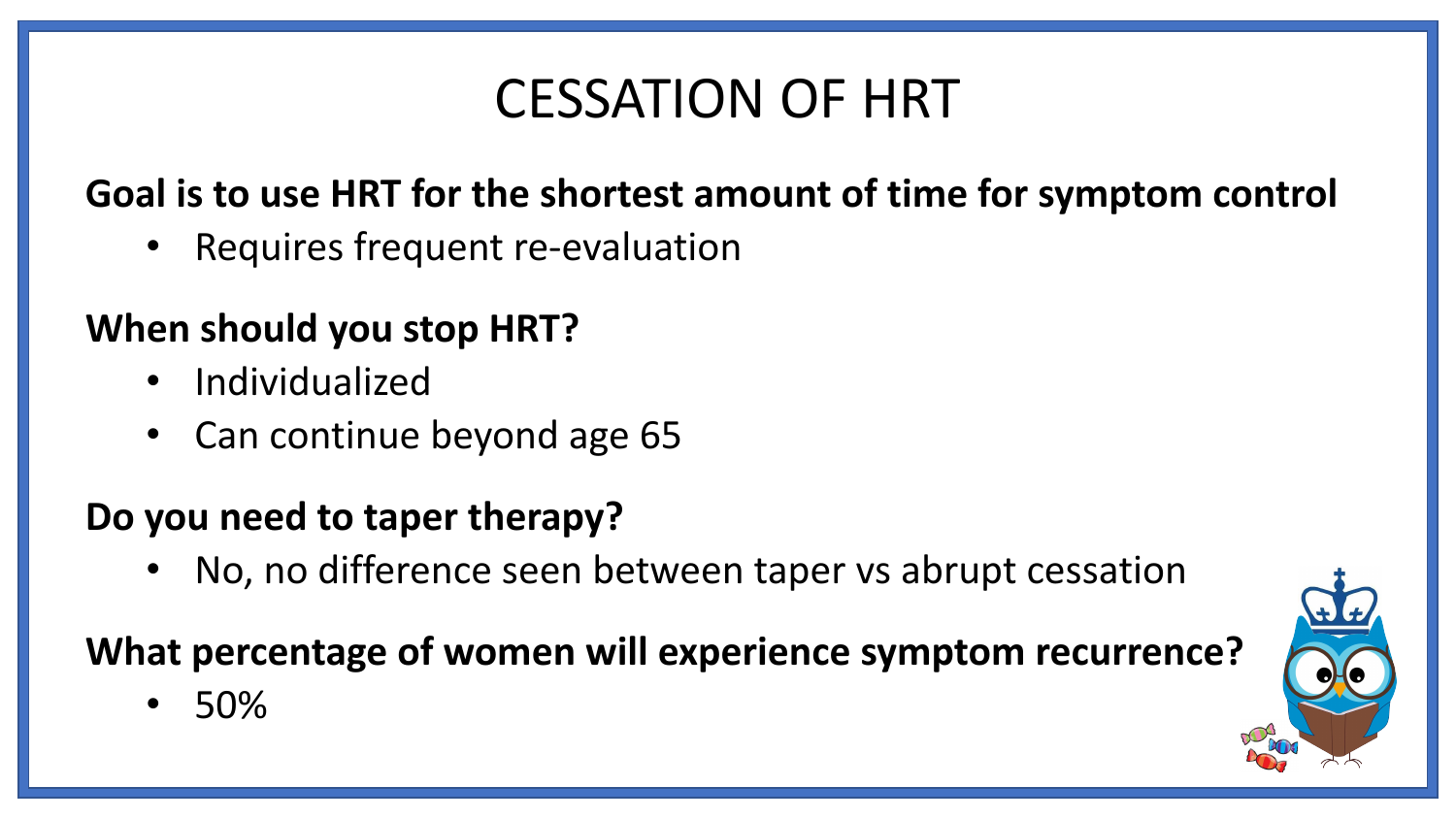# NON-HORMONAL TREATMENT OPTIONS

#### **What are non-HRT based treatment options?**

|                         |                    | Evidence of benefit | <b>FDA Approved</b> |  |  |  |  |
|-------------------------|--------------------|---------------------|---------------------|--|--|--|--|
| Nonhormonal             |                    |                     |                     |  |  |  |  |
| <b>SSRIs and SSNRIs</b> |                    | No                  | No                  |  |  |  |  |
| Paroxetine              | $7.5 \text{ mg/d}$ | Yes                 | Yes                 |  |  |  |  |
| Clonidine               | $0.1$ mg/d         | Yes                 | No                  |  |  |  |  |
| Gabapentin              | 600-900 mg/d       | Yes                 | No                  |  |  |  |  |
| Phytoestrogens          |                    | No                  | No                  |  |  |  |  |
| <b>Herbal Remedies</b>  |                    | No                  | No                  |  |  |  |  |
| <b>Vitamins</b>         |                    | No                  | No                  |  |  |  |  |
| Exercise                |                    | No                  | No                  |  |  |  |  |
| Acupuncture             |                    | No                  | No                  |  |  |  |  |
| Reflexology             |                    | No                  | No                  |  |  |  |  |
| Stellate-ganglion block |                    | Yes                 | No                  |  |  |  |  |

Abbreviations: FDA, U.S. Food and Drug Administration; SSRIs, selective serotonin reuptake inhibitors; SSNRIs, selective serotonin norepinephrine reuptake inhibitors. \*Compared with placebo.

https://www.acog.org/clinical/clinical-guidance/practice-bulletin/articles/2014/01/management-of-menopausal-symptoms

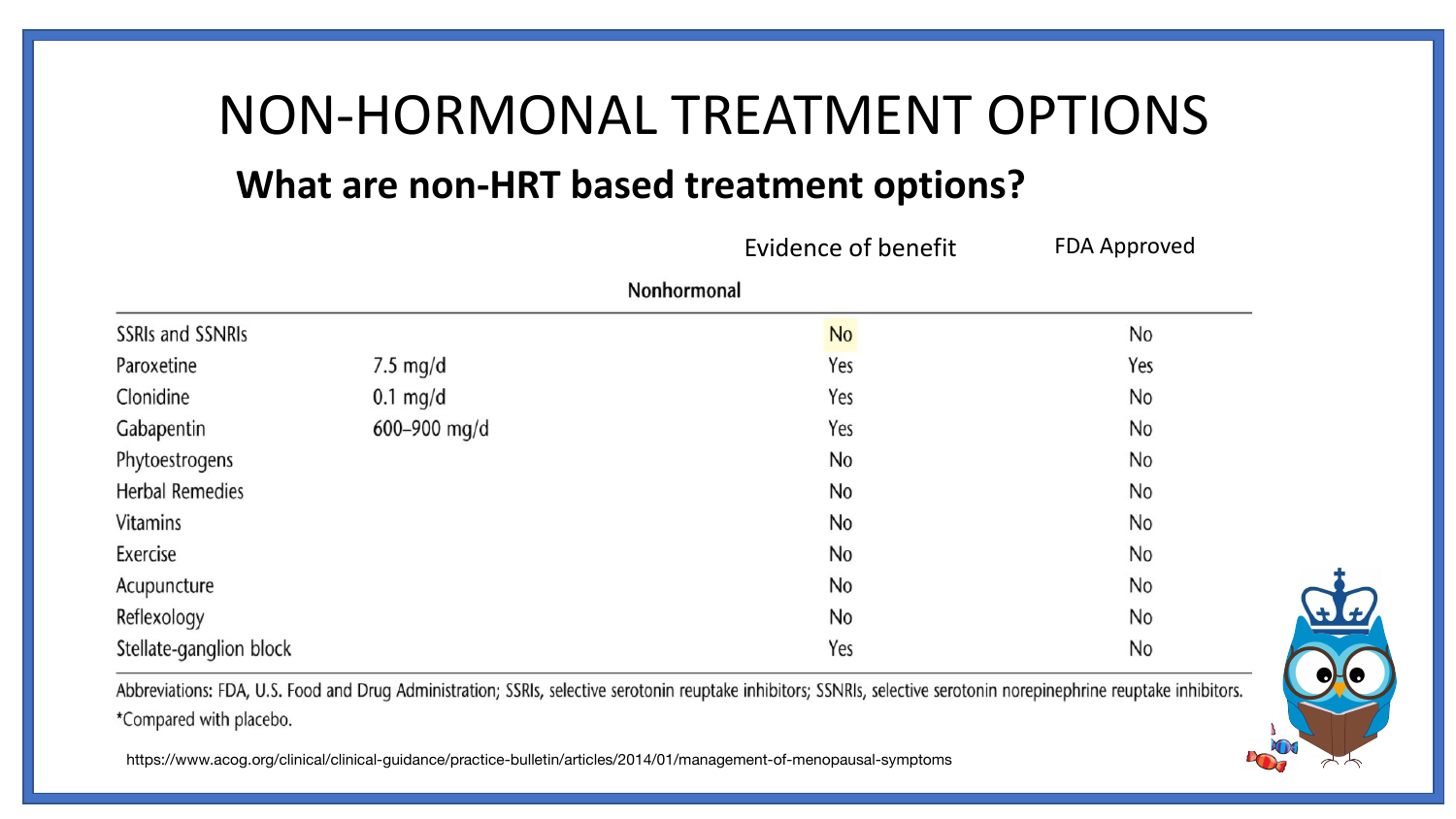### SOCIAL DETERMINANTS OF HEALTH

#### **White patients are more likely than other races to be prescribed or take HRT**





**In order to provide best care, we must screen all patients routinely for menopausal symptoms and make recommendations for treatment!** 



SOURCE: CDC/NCHS: NHANES III.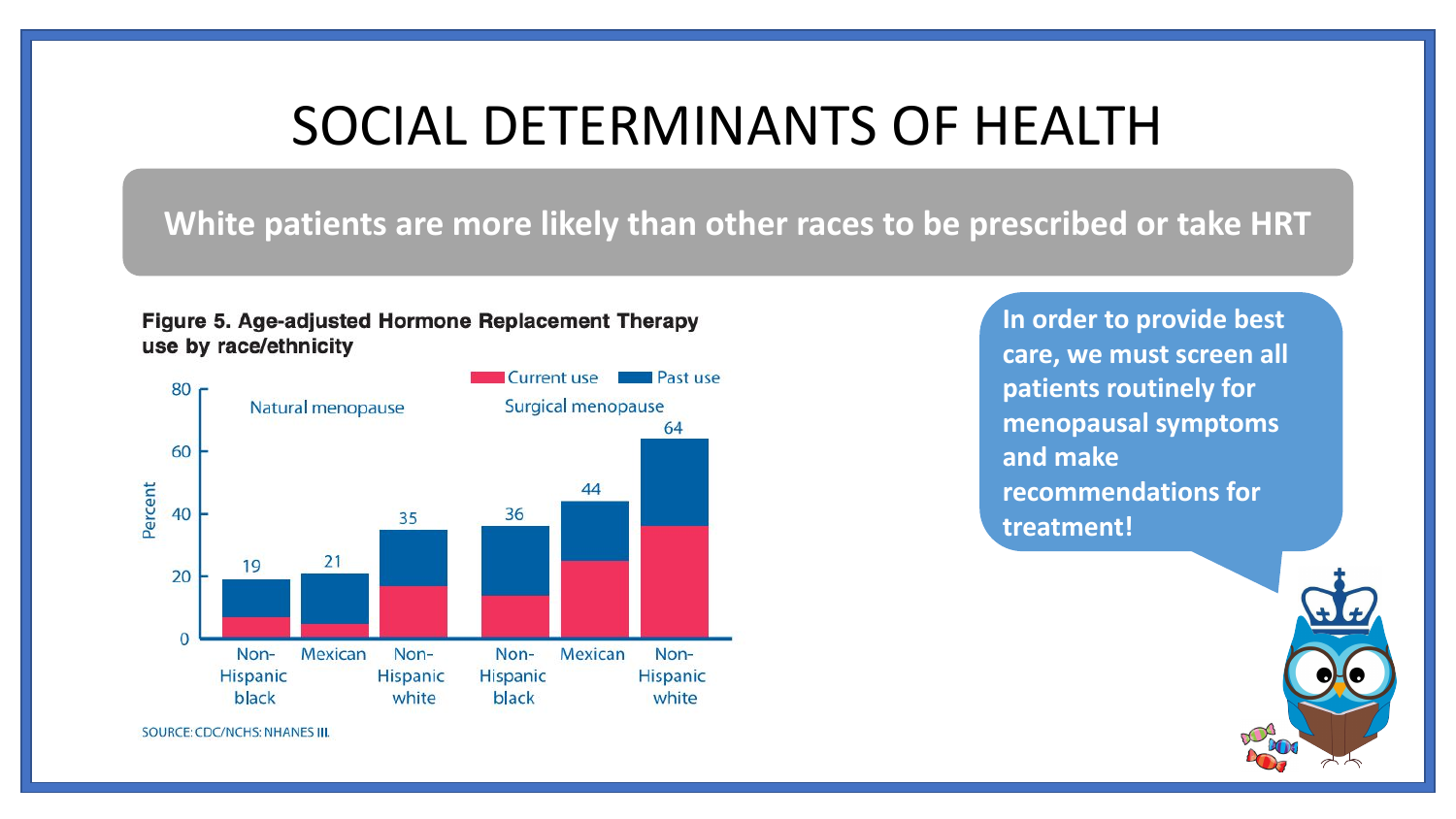### EPIC .PHRASE

#### **.BBonMenopause**

Description: Counseling on management options for menopausal symptoms

The changes and associated symptoms of the perimenopausal state were discussed with the patient including vasomotor symptoms and vaginal atrophy. It was explained that vasomotor symptoms typically peak around 1 year after LMP, but can extend for variable length of time with median length of 6 years. The goals of treatment were outlined including relief of vasomotor and vaginal symptoms. Risks and benefits of HRT were discussed including protective benefit against fracture and colon cancer, but slightly increased risk of breast cancer, CVD, and VTE. The patient \*\*\*has/does not have a uterus, \*\*\*requiring/not requiring endometrial protection with progestin therapy in the setting of systemic HRT. We discussed treatment options and will begin with \*\*\* (lifestyle modifications, systemic ET, systemic EPT, topical ET, nonhormonal therapies including paroxetine and gabapentin). Recommendations were made to continue HRT for the shortest amount of

time which is effective for symptom resolution.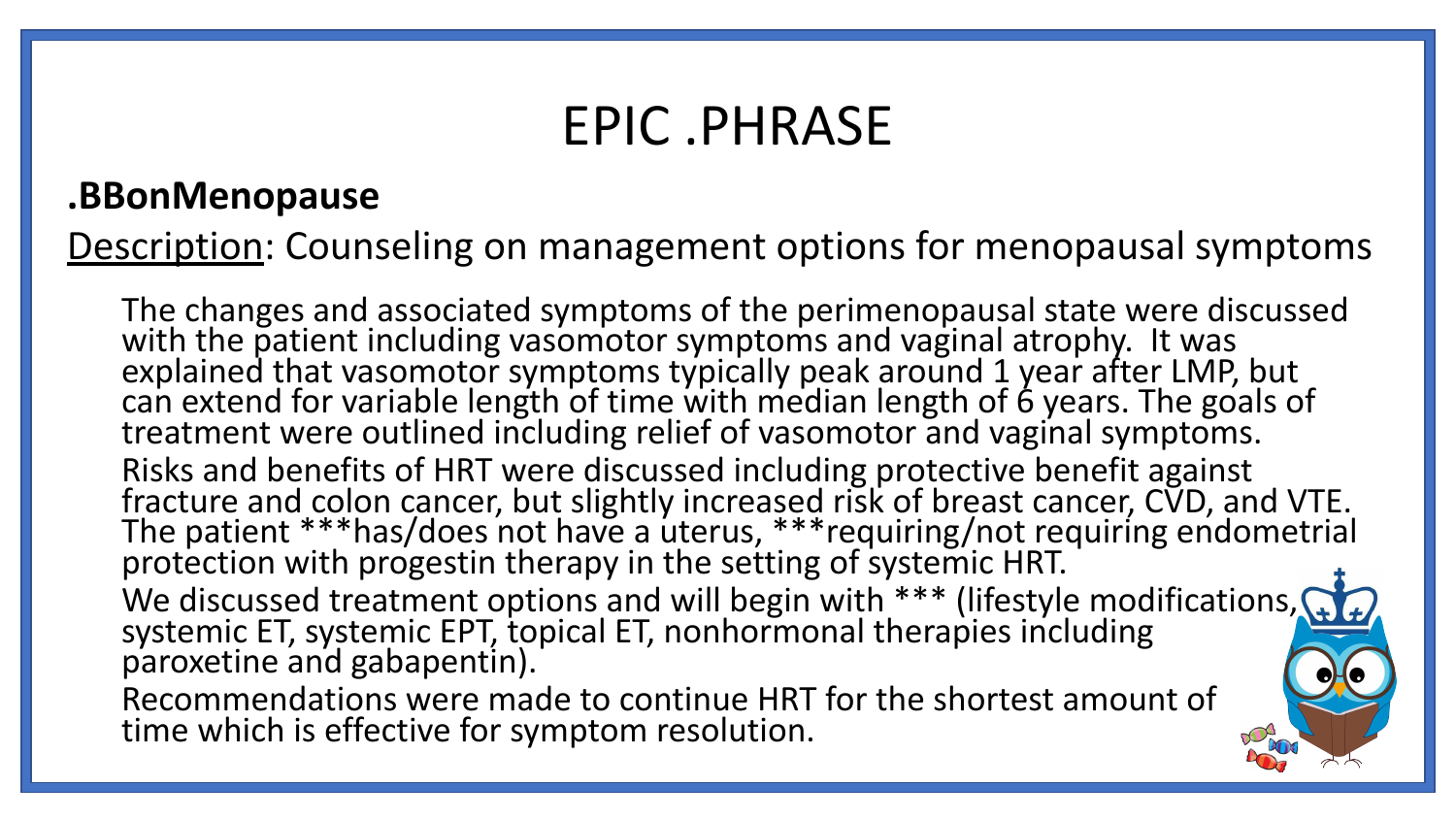# CODING AND BILLING

- **•ICD-10 Code** 
	- N90.5
		- •Atrophy of vulva
	- N95.1
		- Menopausal and female climacteric state
	- N95.2
		- •Postmenopausal atrophic vaginitis
	- N95.9
		- •Unspecified menopausal and perimenopausal disorder